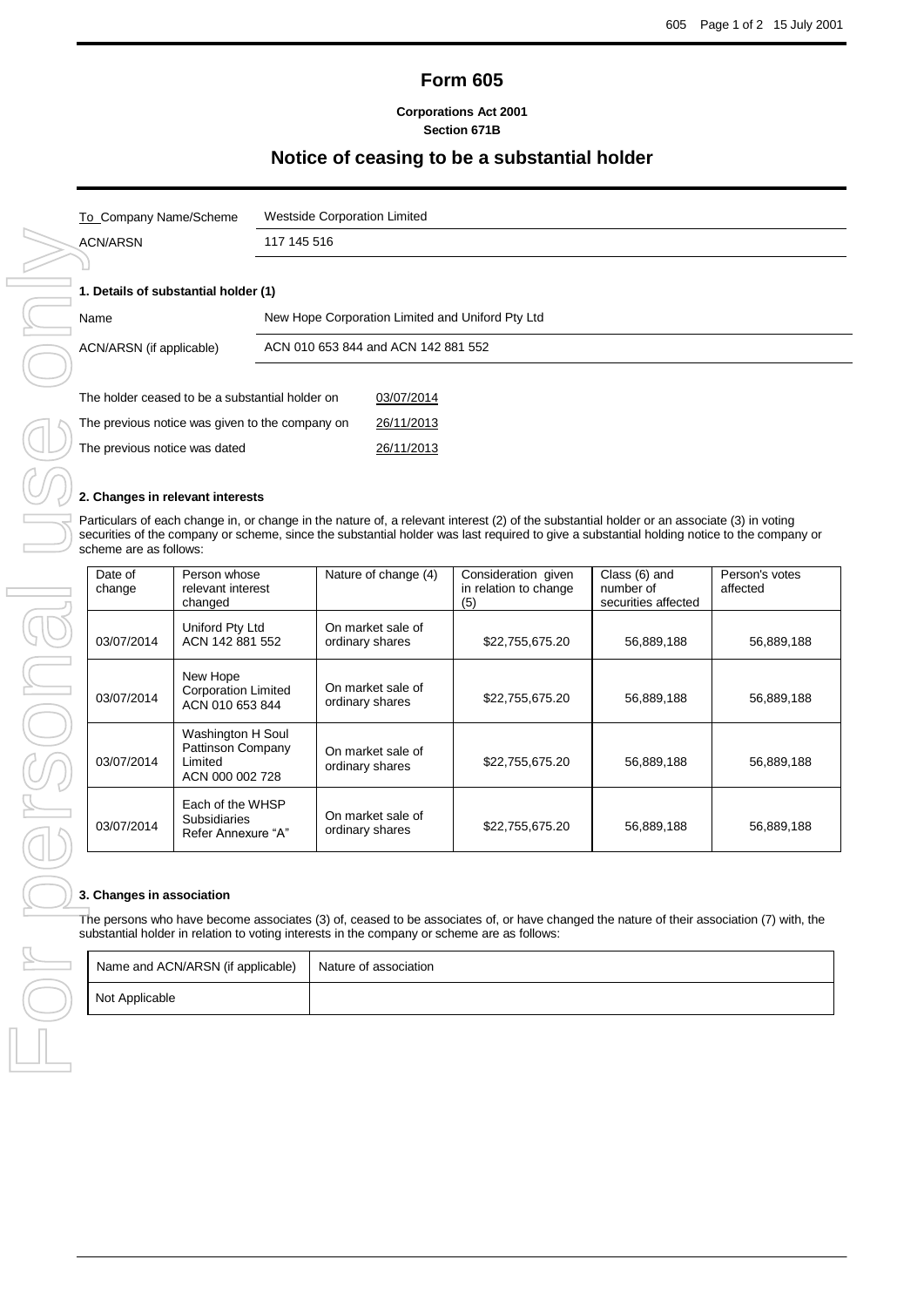### **4. Addresses**

The addresses of persons named in this form are as follows:

| Name                                                | Address                                                                              |
|-----------------------------------------------------|--------------------------------------------------------------------------------------|
| <b>Westside Corporation Limited</b>                 | Level 8, 300 Queen Street, Brisbane, Queensland, 4000                                |
| New Hope Corporation Limited                        | 3/22 Magnolia Drive, Brookwater, Queensland, 4300                                    |
| Uniford Pty Ltd                                     | 3/22 Magnolia Drive, Brookwater, Queensland, 4300                                    |
|                                                     | Washington H Soul Pattinson Company Level 1, 160 Pitt Street Mall, Sydney, NSW, 2000 |
| Each of the WHSP Subsidiaries<br>Refer Annexure "A" | Refer Annexure "A"                                                                   |

| print name | Justin William Hogg | capacity | <b>Company Secretary</b> |
|------------|---------------------|----------|--------------------------|
| sign here  |                     | date     | 04/07/2014               |

### **DIRECTIONS**

If there are a number of substantial holders with similar or related relevant interests (eg. a corporation and its related corporations, or the manager and trustee of an equity trust), the names could be included in an annexure to the form. If the relevant interests of a group of persons are essentially similar, they may be referred to throughout the form as a specifically named group if the membership of each group, with the names and addresses of members is clearly set out in paragraph 4 of the form.

See the definition of "associate" in section 9 of the Corporations Act 2001.

- Include details of:
	- (a) any relevant agreement or other circumstances because of which the change in relevant interest occurred. If subsection 671B(4) applies, a copy of any document setting out the terms of any relevant agreement, and a statement by the person giving full and accurate details of any contract, scheme or arrangement, must accompany this form, together with a written statement certifying this contract, scheme or arrangement; and
- (b) any qualification of the power of a person to exercise, control the exercise of, or influence the exercise of, the voting powers or disposal of the securities to which the relevant interest relates (indicating clearly the particular securities to which the qualification applies).

See the definition of "relevant agreement" in section 9 of the Corporations Act 2001.

(2) See the definition of "relevant interest" in sections 608 and 671B(7) of the Corporations Act 2001.<br>
(3) See the definition of "associate" in section 9 of the Corporations Act 2001.<br>
(4) Include details of:<br>
(a) any re Details of the consideration must include any and all benefits, money and other, that any person from whom a relevant interest was acquired has, or may, become entitled to receive in relation to that acquisition. Details must be included even if the benefit is conditional on the happening or not of a contingency. Details must be included of any benefit paid on behalf of the substantial holder or its associate in relation to the acquisitions, even if they are not paid directly to the person from whom the relevant interest was acquired.

The voting shares of a company constitute one class unless divided into separate classes.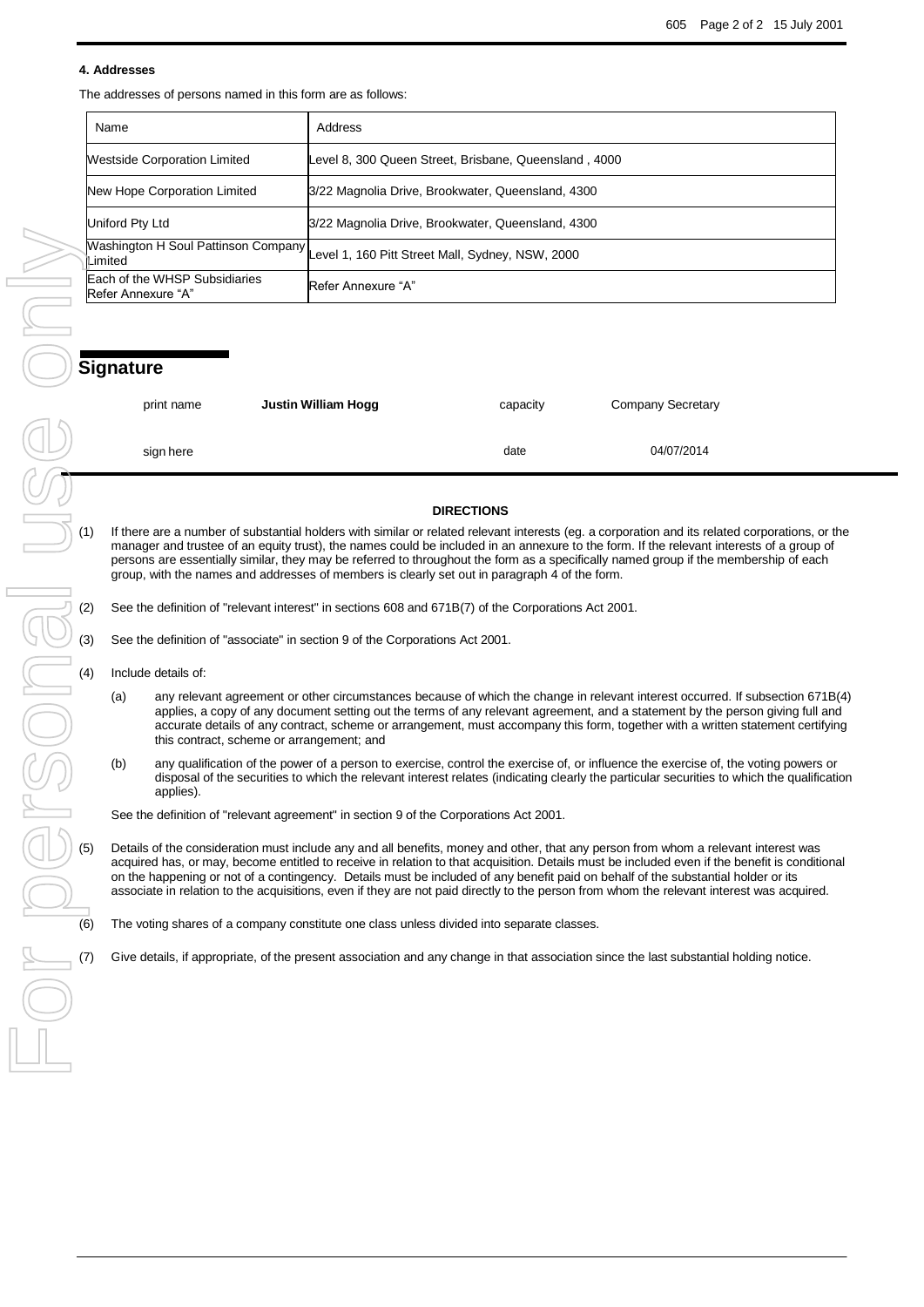### **New Hope Corporation Limited ACN 010 653 844 Annexure A WHSP Subsidiaries**

**This is the annexure marked "A" referred to in the Form 605, Notice of ceasing to be a substantial holder signed by me and dated 4 July 2013.**

#### **Justin William Hogg COMPANY SECRETARY**

| Name                                                 | <b>ACN/ARSN</b> | Address                                           |
|------------------------------------------------------|-----------------|---------------------------------------------------|
| SP Laboratories Pty Ltd                              | ACN 000 023 085 | Level 1, 160 Pitt Street Mall, Sydney, NSW 2000   |
| SP Newcastle Pty Ltd                                 | ACN 000 009 745 | Level 1, 160 Pitt Street Mall, Sydney, NSW 2000   |
| SP Runaway Bay Pty Itd                               | ACN 001 197 075 | Level 1, 160 Pitt Street Mall, Sydney, NSW 2000   |
| Souls Private Equity Limited                         | ACN 111 196 420 | Level 1, 160 Pitt Street Mall, Sydney, NSW 2000   |
| PCP Holdings 1 Pty Ltd                               | ACN 111 500 022 | Level 2, 160 Pitt Street Mall, Sydney, NSW 2000   |
| PCP Holdings 2 Pty Ltd                               | ACN 003 596 996 | Level 2, 160 Pitt Street Mall, Sydney, NSW 2000   |
| Cromford Group Pty Ltd                               | ACN 001 472 251 | Level 2, 160 Pitt Street Mall, Sydney, NSW 2000   |
| Cromford Pipe Pty Ltd                                | ACN 245 036 727 | Level 2, 160 Pitt Street Mall, Sydney, NSW 2000   |
| Food and Beverage Company Limited                    | ACN 116 303 845 | Level 2, 160 Pitt Street Mall, Sydney, NSW 2000   |
| Pitt Capital Partners Limited                        | ACN 000 651 427 | Level 2, 160 Pitt Street Mall, Sydney, NSW 2000   |
| Corporate & Administrative Services Pty Ltd          | ACN 085 361 459 | Level 2, 160 Pitt Street Mall, Sydney, NSW 2000   |
| Pitt Capital Nominees Pty Ltd                        | ACN 098 462 278 | Level 2, 160 Pitt Street Mall, Sydney, NSW 2000   |
| <b>Austgrains Pty Ltd</b>                            | ACN 001 940 861 | Old Narrabri Road, Moree, NSW 2400                |
| Copperchem Limited                                   | ACN 000 002 728 | Level 2, 160 Pitt Street Mall, Sydney, NSW 2000   |
| <b>Pitt Street Real Estate Partners Pty. Limited</b> | ACN 147 011 970 | Level 2, 160 Pitt Street Mall, Sydney, NSW 2000   |
| <b>BWP</b> Asset Management Pty. Limited             | ACN 151 240 541 | Level 2, 160 Pitt Street Mall, Sydney, NSW 2000   |
| ALPF Head Trust Company Pty. Limited                 | ACN 162 474 437 | Level 1, 160 Pitt Street Mall, Sydney, NSW 2000   |
| Pitt Street Real Estate #1 Pty. Limited              | ACN 161 528 347 | Level 1, 160 Pitt Street Mall, Sydney, NSW 2000   |
| <b>Exco Resources Limited</b>                        | ACN 080 339 671 | Level 1, 160 Pitt Street Mall, Sydney, NSW 2000   |
| Exco Resources (QLD) Pty Ltd                         | ACN 103 214 740 | Level 1, 160 Pitt Street Mall, Sydney, NSW 2000   |
| Boomara Mines Pty Ltd                                | ACN 108 912 107 | Level 1, 160 Pitt Street Mall, Sydney, NSW 2000   |
| Exco Operations (SA) Ltd                             | ACN 105 161 564 | Level 1, 160 Pitt Street Mall, Sydney, NSW 2000   |
| Exco Resources (SA) Pty Ltd                          | ACN 114 202 318 | Level 1, 160 Pitt Street Mall, Sydney, NSW 2000   |
| Eliza Creek Mines Ltd                                | ACN 104 179 053 | Level 1, 160 Pitt Street Mall, Sydney, NSW 2000   |
| <b>Exco Cloncurry Operations Pty Ltd</b>             | ACN 108 912 054 | Level 1, 160 Pitt Street Mall, Sydney, NSW 2000   |
| Exco Resources (WA) Pty Ltd                          | ACN 096 594 035 | Level 1, 160 Pitt Street Mall, Sydney, NSW 2000   |
| Mitchell River Exploration Pty Ltd                   | ACN 009 442 479 | Level 1, 160 Pitt Street Mall, Sydney, NSW 2000   |
| Polymetals (White Dam) Pty Ltd                       | ACN 130 423 684 | Level 1, 160 Pitt Street Mall, Sydney, NSW 2000   |
| Polymetals Operations Pty Ltd                        | ACN 137 093 808 | Level 1, 160 Pitt Street Mall, Sydney, NSW 2000   |
| New Hope Collieries Pty Ltd                          | ACN 009 669 747 | 3/22 Magnolia Drive, Brookwater, Queensland, 4300 |
| <b>Tivoli Collieries Pty Ltd</b>                     | ACN 068 458 882 | 3/22 Magnolia Drive, Brookwater, Queensland, 4300 |
| Jeebropilly Collieries Pty Ltd                       | ACN 010 319 954 | 3/22 Magnolia Drive, Brookwater, Queensland, 4300 |
| <del>Tivol</del> i Coal (Hawaii) Pty Ltd             | ACN 068 458 882 | 3/22 Magnolia Drive, Brookwater, Queensland, 4300 |
| Acland Pastoral Co. Pty Ltd                          | ACN 009 888 395 | 3/22 Magnolia Drive, Brookwater, Queensland, 4300 |
| Seven Mile Coal Pty Ltd                              | ACN 085 636 602 | 3/22 Magnolia Drive, Brookwater, Queensland, 4300 |
| New Oakleigh Coal Pty Ltd                            | ACN 055 151 196 | 3/22 Magnolia Drive, Brookwater, Queensland, 4300 |
| New Acland Coal Pty Ltd                              | ACN 081 022 380 | 3/22 Magnolia Drive, Brookwater, Queensland, 4300 |
| New Saraji Coal Pty Ltd                              | ACN 127 222 842 | 3/22 Magnolia Drive, Brookwater, Queensland, 4300 |
| New Lenton Coal Pty Ltd                              | ACN 095 390 079 | 3/22 Magnolia Drive, Brookwater, Queensland, 4300 |
| Lenton Marketing and Management Pty Ltd              | ACN 149 524 809 | 3/22 Magnolia Drive, Brookwater, Queensland, 4300 |